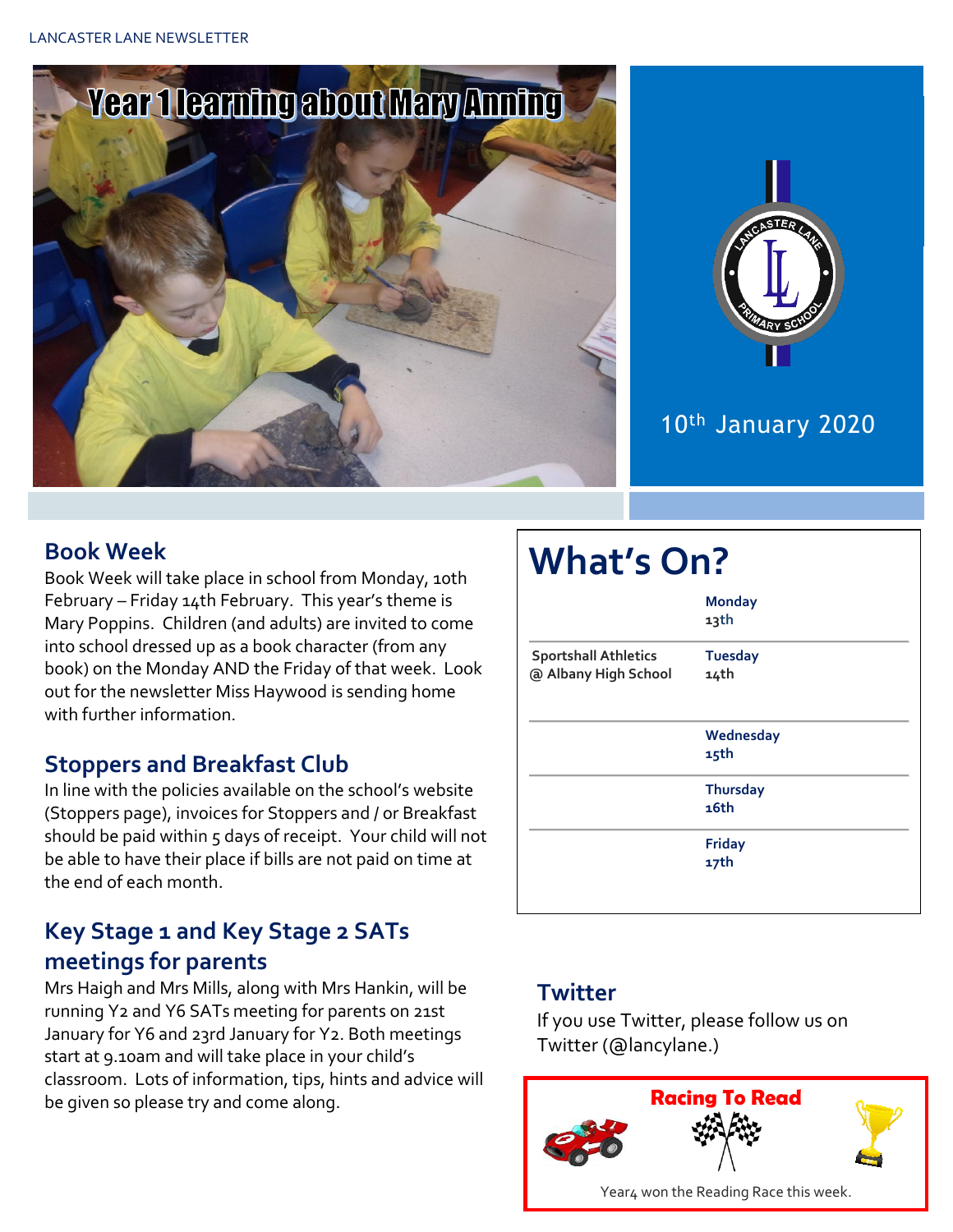#### **After School Clubs**

A new clubs list is being sent home via ParentMail in the next few days. Clubs will restart on Monday, 20th January and will run right through until Friday, 20th March. Please ensure your child is collected promptly at the end of the club (either 4pm or 4.15pm). School reserves the right to send your child to Stoppers where a fee of £8.10 will be charged for any child not collected on time.

# **Applying for a Primary School for September**

#### **2020.**

If your child is due to start primary school in September 2020 the closing date for applying is 15 January 2020.

The application to be made by the closing date using this direct link.

[https://www.lancashire.gov.uk/children-education](https://www.lancashire.gov.uk/children-education-families/schools/apply-for-a-school-place/)[families/schools/apply-for-a-school-place/](https://www.lancashire.gov.uk/children-education-families/schools/apply-for-a-school-place/)

#### **PTA Meeting**

A Valentine's Disco has been planned for Thursday, 13th February from  $4$ pm –  $4.55$ pm for infants and  $5$ pm – 6pm for juniors. Further details will be sent home shortly. NB: This is a change of date from what has previously been advertised. Minutes of the meeting have been displayed in the PTA notice board at the front of the school.

#### **Governor Vacancy**

There is a vacancy for a parent governor on our governing board. Ballot papers for nominations will be sent home via ParentMail on Monday. If you would like any further information please speak to Mrs Geldard.

### **Staffing News**

A big welcome to Mrs Hankin who joined us as our new Deputy Head Teacher this week. Her New Year's resolution is to learn every child's name by half term. Please stop and say hello when you see her at the front or around school.

#### **Baby News**

Louise became big sister to baby Archie on New Year's Eve. Congratulations to her and her family.

### **Outside Achievements**

Summer competed in a gymnastics competition and won two bronze and a silver medal for the bar, floor and vault. Beth came third in the 200m breaststroke, and 2nd in 50m breaststroke and 400m freestyle in a swimming gala last weekend. Well done to both of them.



Year 1 have been learning about The Great Fire of London.



Year 2 making their own fossils.



Year 4 gymnastics lesson.